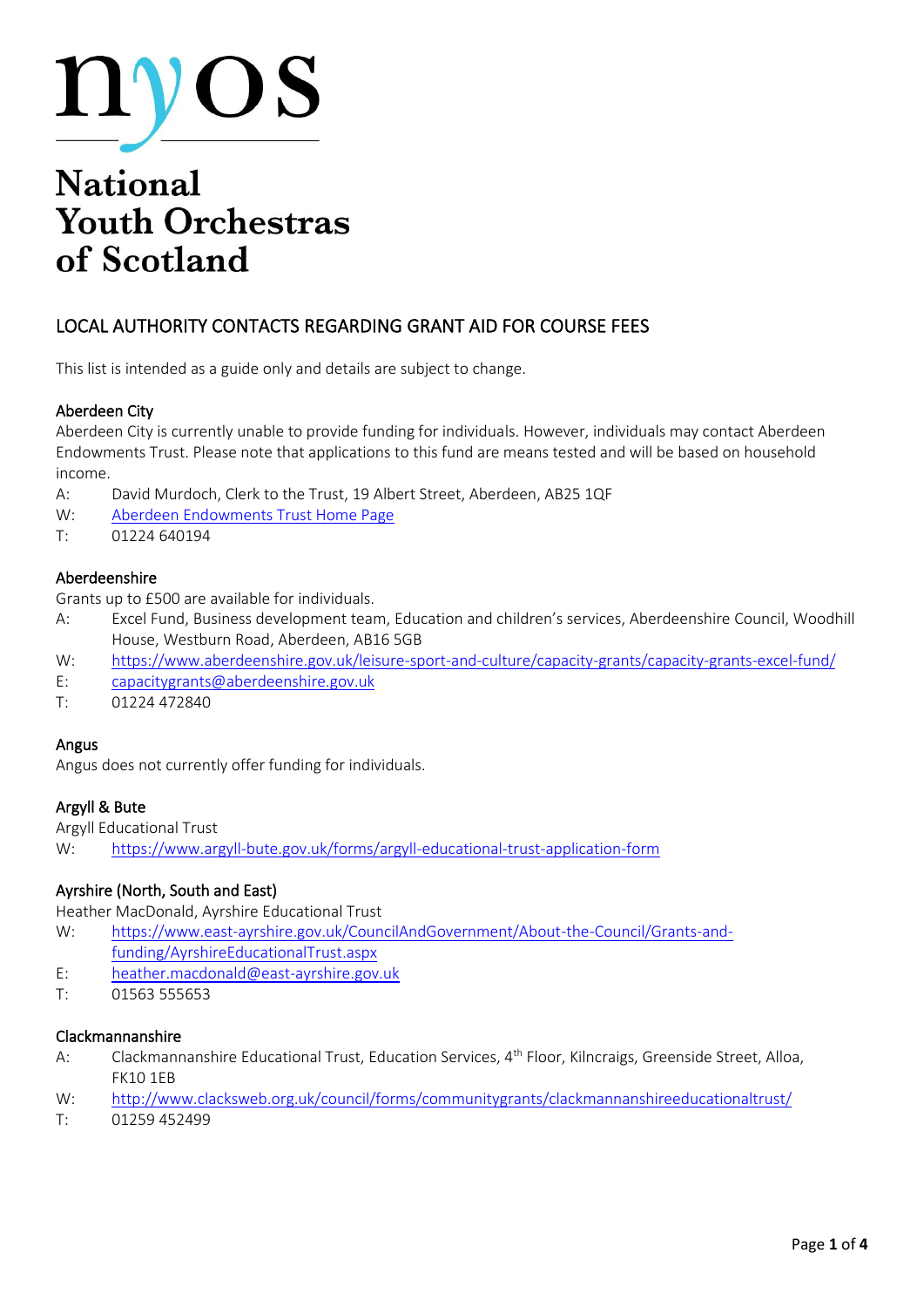#### Dumfries & Galloway

By written application, must be eligible for free school meals to qualify.

- A: Joanne Dalgleish, Administrative Support, Education Services, Education Services, Woodbank, 30 Edinburgh Road, Dumfries, DG1 1NW.
- E: [educationsupport@dumgal.gov.uk](mailto:educationsupport@dumgal.gov.uk)
- T: 01387 260493

#### Dundee City

Dundee City does not currently offer funding for individuals. However, it may be worth trying The Caird Trust. W: [www.cairdtrust.org.uk](http://www.cairdtrust.org.uk/)

#### East Ayrshire

See Ayrshire Educational Trust

#### East Dunbartonshire

Grants limited to £150 are available for individuals.

W: <http://www.edartscouncil.org.uk/grants.html>

E: [applications@edartscouncil.org.uk](mailto:applications@edartscouncil.org.uk)

#### East Lothian

- A: J Morrison, Department of Corporate Resources, East Lothian Educational Trust, John Muir House, Haddington, EH41 3HA
- W [East Lothian Educational Trust | East Lothian Educational Trust | East Lothian Council](https://www.eastlothian.gov.uk/info/210557/schools_and_learning/12333/east_lothian_educational_trust/1)
- E: [eleducationaltrust@eastlothian.gov.uk](mailto:eleducationaltrust@eastlothian.gov.uk)
- T: 01620 827273

#### East Renfrewshire

East Renfrewshire does not currently offer funding for individuals.

#### City of Edinburgh

City of Edinburgh does not currently offer funding for individuals.

#### Falkirk

Falkirk Council are no longer able to provide funding.

#### Fife

- A: Community Grants Team, Business Support Service, Fife Council Community & Corporate Development, Fife House (F5 West), North Street, Glenrothes, KY7 5LT
- W: [http://www.fifedirect.org.uk/topics/index.cfm?fuseaction=page.display&p2sid=985BAEE2-C7F9-E565-](http://www.fifedirect.org.uk/topics/index.cfm?fuseaction=page.display&p2sid=985BAEE2-C7F9-E565-A419EC03EC2B99EB&themeid=2B892409-722D-4F61-B1CC-7DE81CC06A90) [A419EC03EC2B99EB&themeid=2B892409-722D-4F61-B1CC-7DE81CC06A90](http://www.fifedirect.org.uk/topics/index.cfm?fuseaction=page.display&p2sid=985BAEE2-C7F9-E565-A419EC03EC2B99EB&themeid=2B892409-722D-4F61-B1CC-7DE81CC06A90) (see Culture Grants)
- E: [community.grants@fife.gov.uk](mailto:community.grants@fife.gov.uk)
- T: 01592 583334

#### City of Glasgow

Funding no longer available.

#### **Highland**

- A: Education Culture, & Sport Service, External Funding Manager, Glenurquhart Road, Inverness, IV3 5NX
- W: <http://www.highland.gov.uk/directory/17/grants/category/158>
- T: 01463 702064

#### Inverclyde

The Endowment for Talented Children and Young People is available for Inverclyde Secondary School pupils. Pupils should speak to their Headteacher for further details.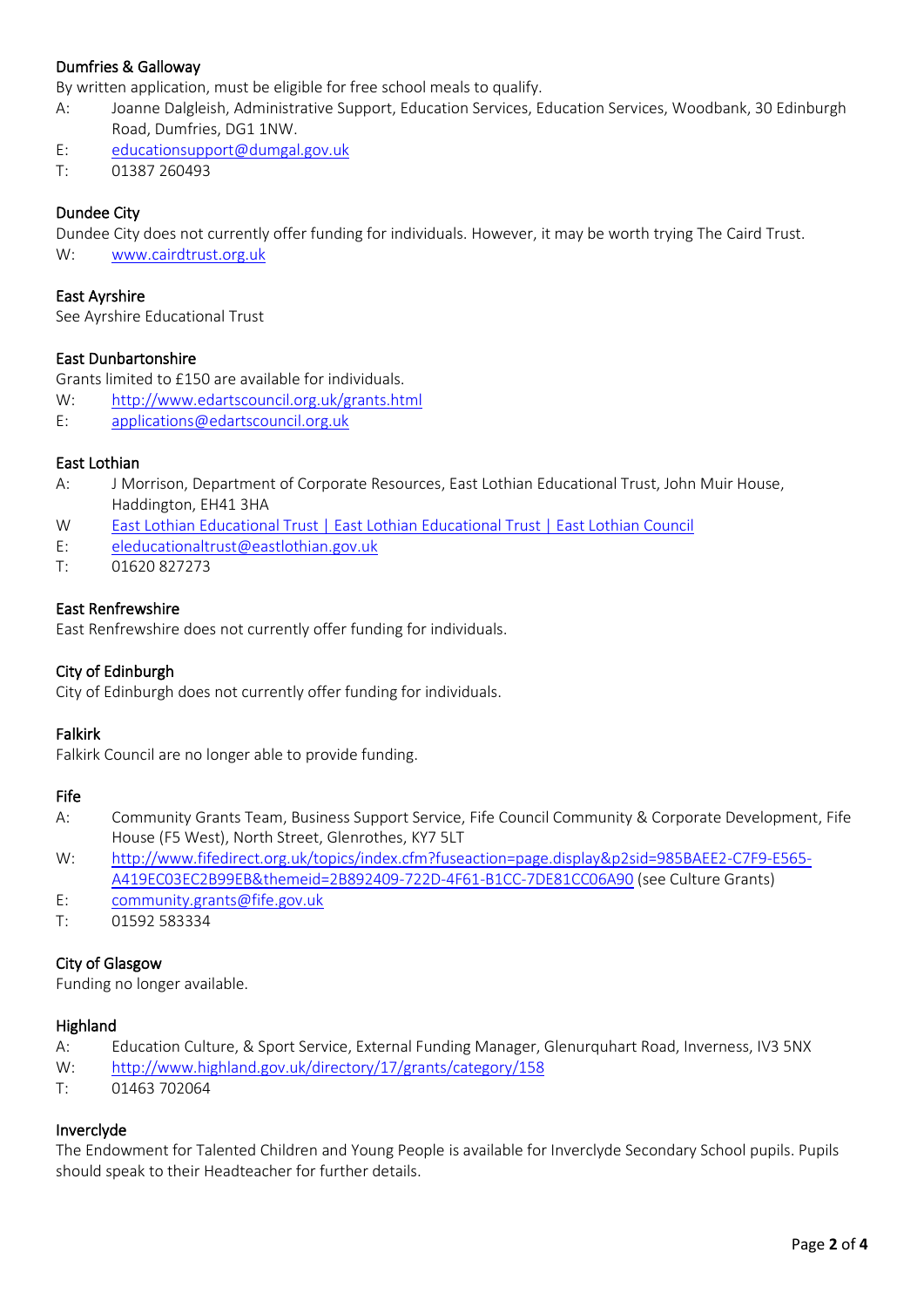#### Midlothian

- A: Jake Herriot, Education & Children's Services, Midlothian Council, Fairfield House, 8 Lothian Road, Dalkeith, EH22 3ZG
- T: 0131 271 3710

#### Moray

- A: Education and Social Care, Council Office, High Street, Elgin, IV30 1BX
- W: [http://www.moray.gov.uk/moray\\_standard/page\\_43903.html](http://www.moray.gov.uk/moray_standard/page_43903.html)
- E: [educationandsocialcare@moray.gov.uk](mailto:educationandsocialcare@moray.gov.uk)
- T: 01343 563374

Individuals can apply to the Moray & Nairn Trust or the Banffshire Trust for educational purposes. Both trusts have residency and household income criteria.

#### North Ayrshire

See Ayrshire Educational Trust (above) Also see Spier's Trust Scheme.

W: [https://www.north-ayrshire.gov.uk/education-and-learning/grants-and-allowances/other-educational-grants](https://www.north-ayrshire.gov.uk/education-and-learning/grants-and-allowances/other-educational-grants-and-funding.aspx)[and-funding.aspx](https://www.north-ayrshire.gov.uk/education-and-learning/grants-and-allowances/other-educational-grants-and-funding.aspx)

#### North Lanarkshire

Lanarkshire Educational Trust Scheme

- W: <http://www.northlanarkshire.gov.uk/index.aspx?articleid=5451>
- E: [lanarkshireedtrust@northlan.gov.uk](mailto:lanarkshireedtrust@northlan.gov.uk)
- T: 01236 812213

#### Orkney Islands

Orkney Council does not currently offer funding for individuals.

#### Perth & Kinross

Perth and Kinross Council does not currently offer funding for individuals.

#### Renfrewshire, Inverclyde & East Renfrewshire

Renfrewshire Educational Trust. Pupils should speak to their Headteacher for further details, and to be put forward for a grant. The trust does not accept direct applications.

- E: [anne.mcnaughton@renfrewshire.gov.uk](mailto:anne.mcnaughton@renfrewshire.gov.uk)
- T: 0141 618 7104

#### Scottish Borders

- A: Education Trusts, Community Services, Council Headquarters, Newtown St. Boswells, Melrose, TD6 0SA
- W: [https://www.scotborders.gov.uk/info/20009/schools\\_and\\_learning/341/education\\_trusts/1](https://www.scotborders.gov.uk/info/20009/schools_and_learning/341/education_trusts/1)
- T: 01835 825108

#### Shetland Islands

- A: Helen Budge, Director of Children's Services, Hayfield House, Hayfield Lane, Lerwick, Shetland, ZE1 0QD
- E: [education.and.social.services@shetland.gov.uk](mailto:education.and.social.services@shetland.gov.uk)
- T: 01595 744000

#### Shetland Charitable Trust

Available to those under 18 years of age.

- A: Shetland Charitable Trust, 22-24 North Road, Lerwick, Shetland ZE1 0NQ
- W: <https://www.shetlandcharitabletrust.co.uk/apply-for-funding>
- E: [grants@shetlandcharitabletrust.co.uk](mailto:grants@shetlandcharitabletrust.co.uk)
- T: 01595 743827 / 743828